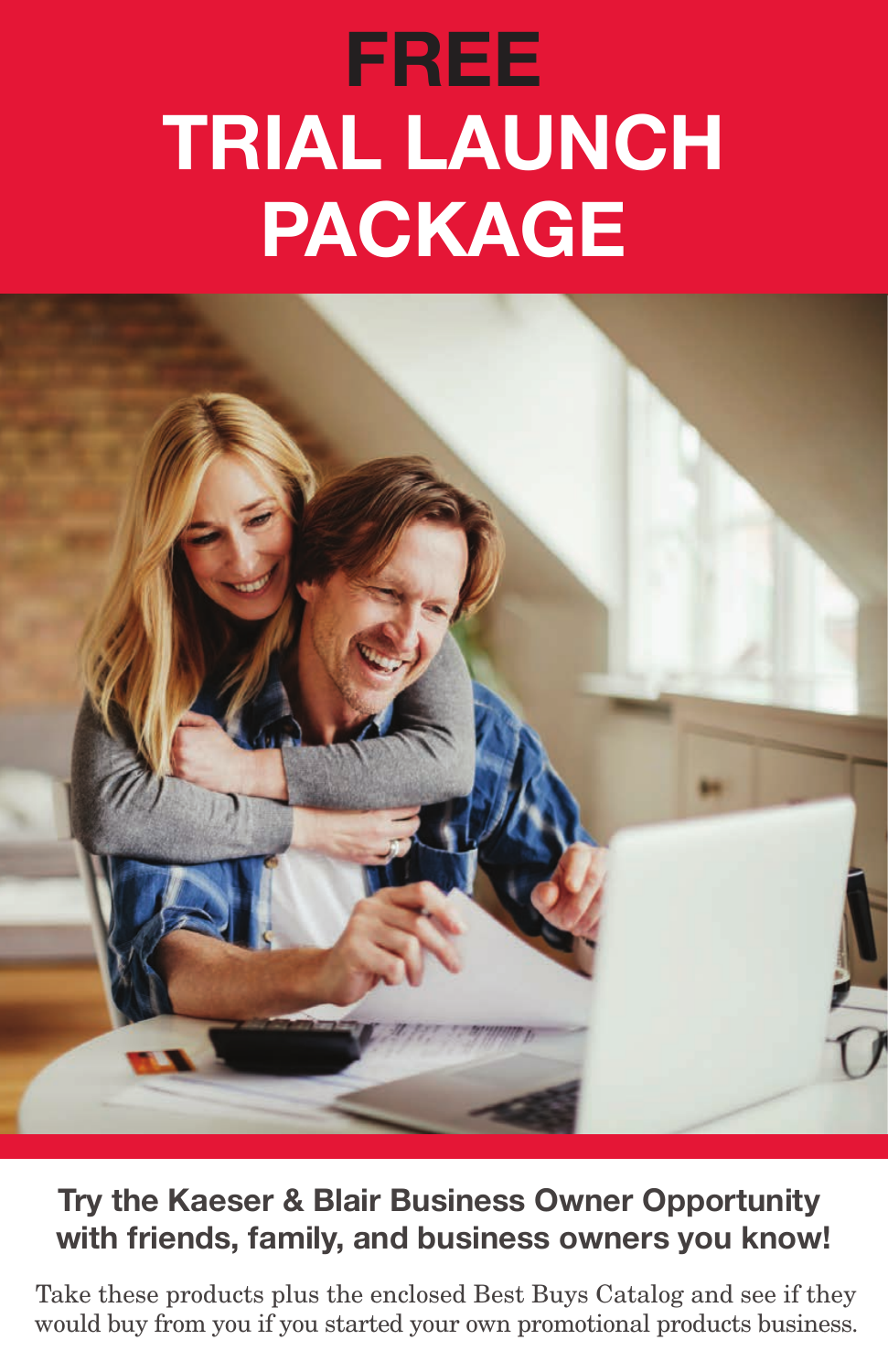#### HOW DO I TRY THIS BUSINESS OPPORTUNITY?

### **It's Simple!**

Show your friends, family, and business owners you know the products and the Kaeser & Blair Best Buys Catalog.

- Ask them if they currently use promotional products at their business or organization.
	- o If they do, ask them if they would purchase them from you.
	- o If they do not, suggest they consider using promotional products, and reinforce their value.

• Tell them you are considering starting your own business and ask them if they would consider buying products from you or would they refer others to you.

• Ask for the sale. If they have a need chances are they will buy!

## **Try It Online**

You can refer potential customers to kbbestbuys.com if you are communicating via social media or email.

Post something on social media to gain support from your friends and followers. Be sure to refer them to kbbestbuys.com so they can easily browse our selection!



#### BE PREPARED TO ANSWER THESE IMPORTANT QUESTIONS

Your friends and family want to see you succeed but they still might have hesitations before buying. Here are a few questions they may ask you and how you should respond:

#### "Do promotional products even work?"

Yes! According to an industry study by Promotional Products Association International, 83% of American consumers surveyed like receiving a promotional product with an advertising message and 48% would like to receive promotional products more often. Plus, once consumers receive a product, they are likely to keep it; as another statistic showed 91% of consumers had at least one promotional product in their kitchen. In light of these statistics, businesses use promotional products to reach a target audience in a way that is more likely to resonate with them.

#### "Are these the only products I have to choose from?"

No! The products that came with your Free Trial are just a sample of some of our best sellers. In the Best Buys Catalog, as well as many other catalogs we will provide, your friends and family will have a giant selection to choose anything from pens to t-shirts or hats to calendars.

#### "I already have a promotional products supplier. Why should I switch?"

With the strongest reputation in the promotional products industry, Kaeser & Blair can be trusted to deliver a reliable product at an unbeatable price. Kaeser & Blair works with a long list of over 200 suppliers who offer products at their lowest cost thanks to group buying discounts and negotiated deals.

Make a recommendation to your potential customer that they look through your Best Buys Catalog and compare the pricing difference. Once you show them that, they'll surely understand the benefits of working with you.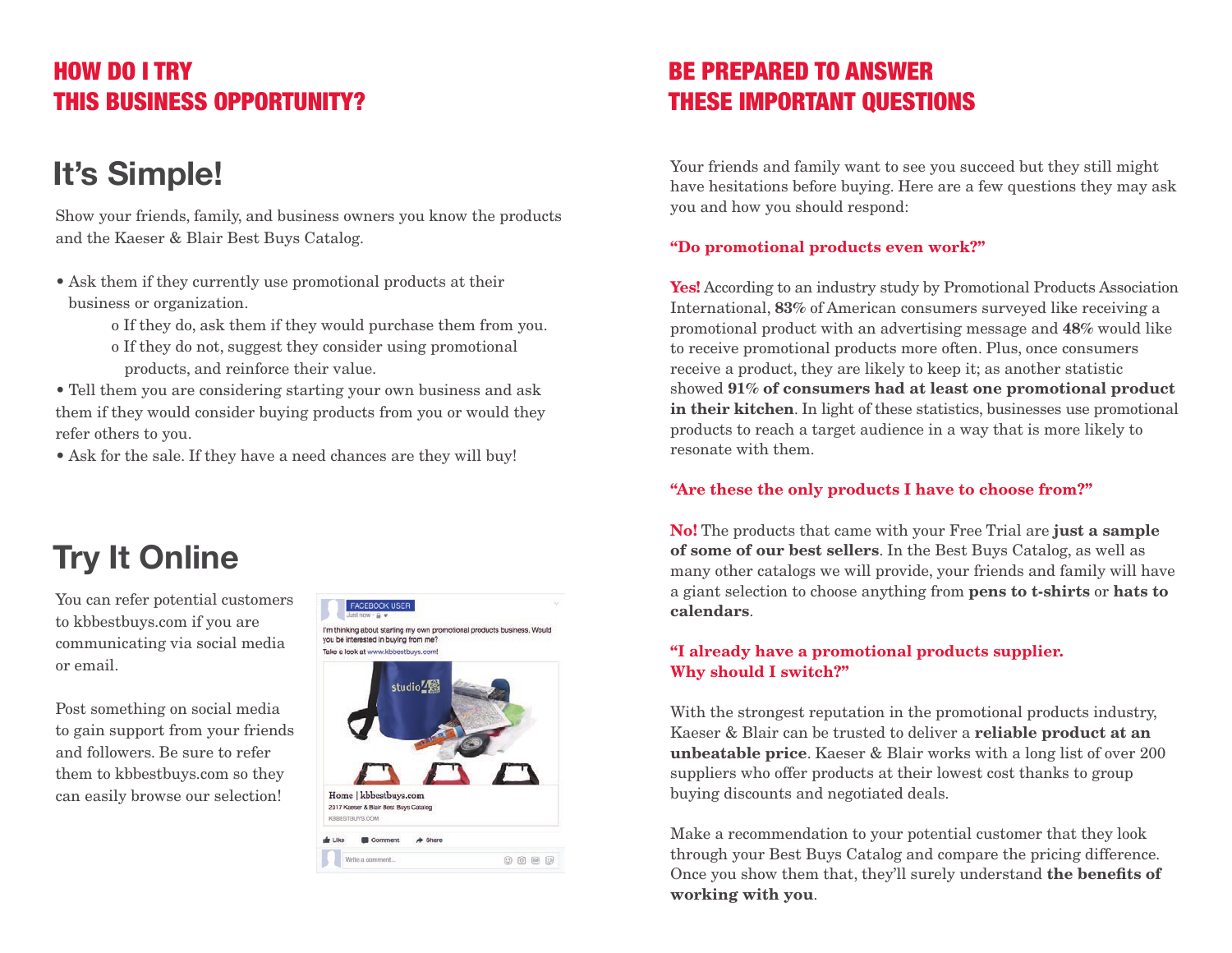#### PROMOTIONAL PRODUCTS WORK EFFECTIVELY

#### **That's Why Virtually Every Business Uses Them**

Promotional advertising and imprinted items have a positive impact on helping a company build brand awareness and sales. Aside from being useful items, promotional products:

Inform: Let customers know about their product or service

Remind: Help customers remember the companies they patronize and generate repeat business

Persuade: Convince potential customers to use their product or service



#### DON'T JUST SELL THE PRODUCT

#### **Sell the Experience the Product Gives Their Potential Customers**

You received some of the best selling promotional products from our catalog:

- Javelina Pen (Writing Instruments Section)
- Pocket Calendar (Calendars Section)
- Folding Custom Coolie (Drink Ware Section)
- Quick Slit Letter Slitter (Office Section)
- Key Tag (Auto, Travel, Personal Section)

Share these products, plus hundreds of others from the Best Buys Catalog with friends, family, and business owners you may know. Pricing and additional details can be found in each item's respective section of the catalog. However, when showing off these promotional products, don't just point out their physical attributes.

When selling a product, make sure to paint a picture on how your client's potential customers will interact with each promotional item. Through this approach, you can help them realize how their potential customers will continue to become aware of their brand whenever they want to use that nice item they got from your client's office or tradeshow. They will then associate the positive experience they had with the promotional item with your client's brand.

And don't forget – our biggest sellers are wearables. Be sure to show them the jackets, caps, polos, and t-shirts in your catalog and see if you can sell even more.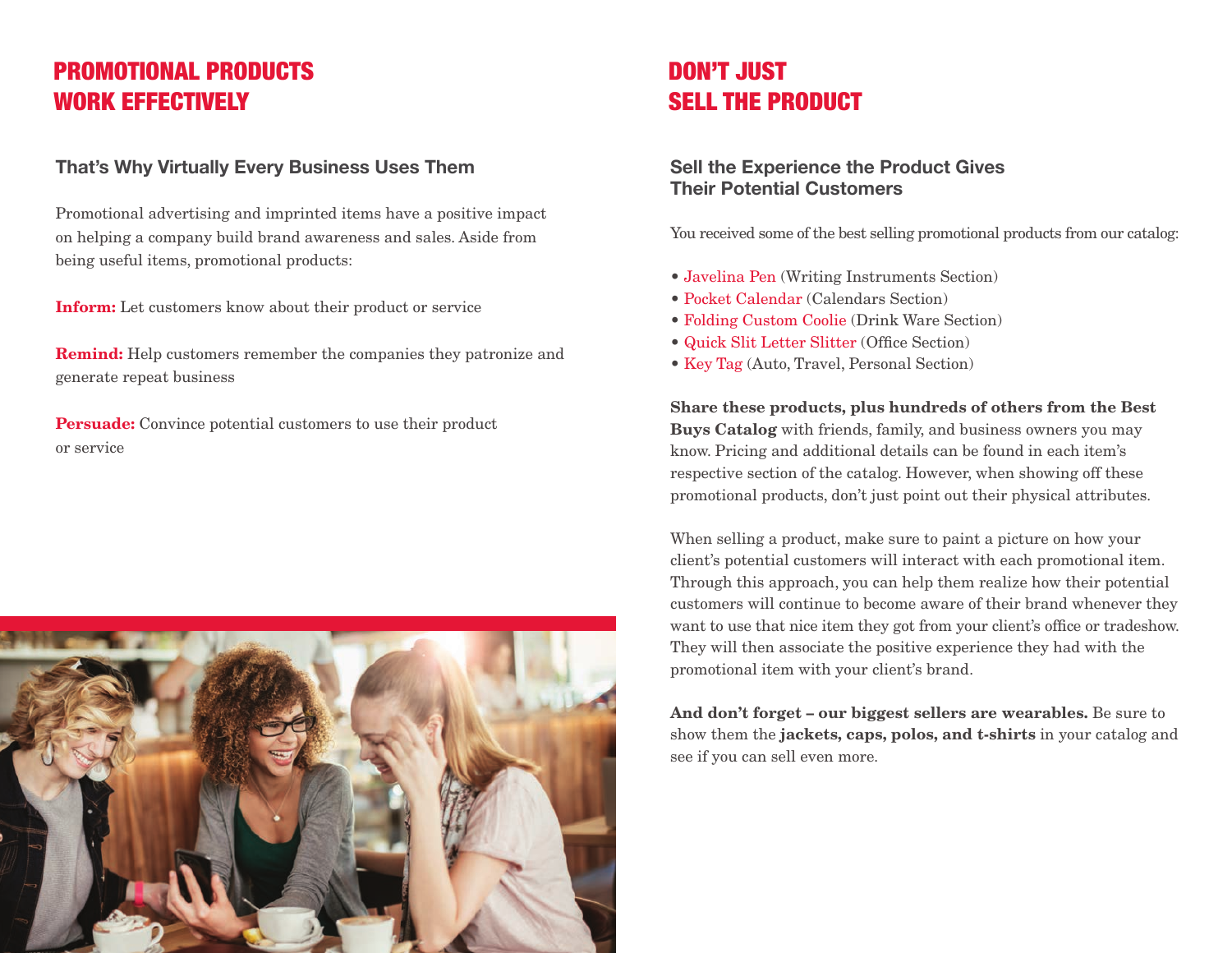#### 4 REASONS TO TAKE ADVANTAGE OF THIS PREMIER BUSINESS OPPORTUNITY

#### Own Your Own Promotional Products Business

Enjoy the flexibility and freedom of being your own boss.

### HEAR WHAT PEOPLE ARE SAYING ABOUT KAESER & BLAIR

"I never thought I could make this much money and set my own schedule. It's just been amazing."

Sally Anderson

"It's great money and it's hassle free. I really don't have to worry about much. I can go out and sell a product and call it a day."

Nicole Campbell



#### Minimal Startup Cost

You can start your own business for only \$85!

"It's an easy business."

Robbie Kraditor



#### Tremendous Earning Potential

\$7,000 - \$12,000 Part Time \$60,000 - \$185,000 Full Time



#### Reputation Beyond Compare

Since 1894, Kaeser & Blair has been a trusted name in the Promotional Products Industry.